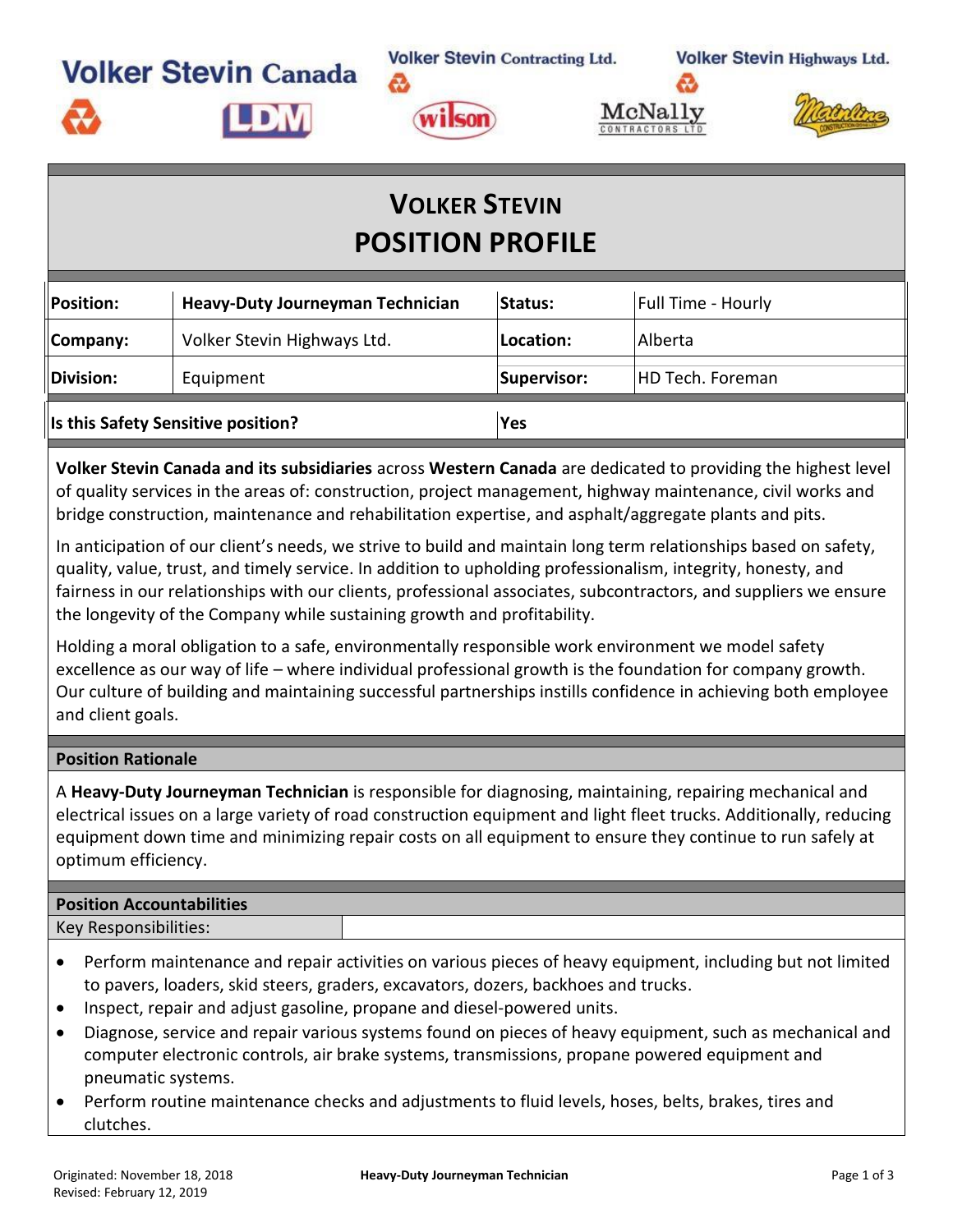

 $w_i$ sor

**Volker Stevin Highways Ltd.** 





- Diagnose problems, disassemble units, repair or replace parts and reassemble units.
- Maintain service logs and records of maintenance on vehicles and motorized equipment.
- Keep tools, equipment and work area clean, organized and in good working condition.

### General Duties:

- Ensure fleet equipment repairs are completed in a timely manner.
- Ensure required parts and supplies are identified and ordered as per VSH process.
- Tools required to repair Light and Heavy trucks are available for completion of repairs.
- Monitor equipment performance and identify problem areas, document problems and solutions.
- Work closely to arrange for and obtain appropriate approval for all repairs before vehicle is released from the maintenance facility.
- Perform assigned vehicle and facility maintenance related duties and exhibit ability to learn to perform the tasks of the trade in a safe, timely and efficient manner.
- Maintain a safe, clean, productive and efficient work area including ensuring work area is in compliance with all relative Provincial and local guidelines and requirements.
- Proper completion of work orders, pre/post trip repair sign off, timesheets, and any other related paperwork.
- Perform and complete basic welding repairs and Oxy / acetylene torch cutting.
- Basic fabrications with approval from Supervisor / Foreman.
- Use various hand and power hand tools.

**Volker Stevin Canada** 

- Operates equipment such as overhead or mobile cranes and forklifts to assist in assignments.
- Investigate and locate equipment problems and take corrective action in order to minimize the impact on crew production.
- Adapts to new methods, processes, material, equipment with approval from your Supervisor/ Foreman
- Prepare and submit equipment maintenance records, time sheets, etc.
- Work from service manuals and schematic drawings.
- Diagnose and complete repairs to hydraulic & electrical circuits.
- Assist with mentoring apprentices.
- The ability to independently work in shop or field environment.
- Other mechanic and shop duties may arise.

### Customer Service:

- When required, work with internal customers to provide well balanced Fleet Services to support efficient operation of all equipment.
- Managing a high level of service standards to meet customer requirements by ensuring all equipment maintenance procedures are performed.
- Collaborate and support team of mechanics and operators so service delivery levels are optimized.

Work Environment / Conditions:

• Work will primarily be conducted in various shop environments, with occasional work outside in various weather conditions.